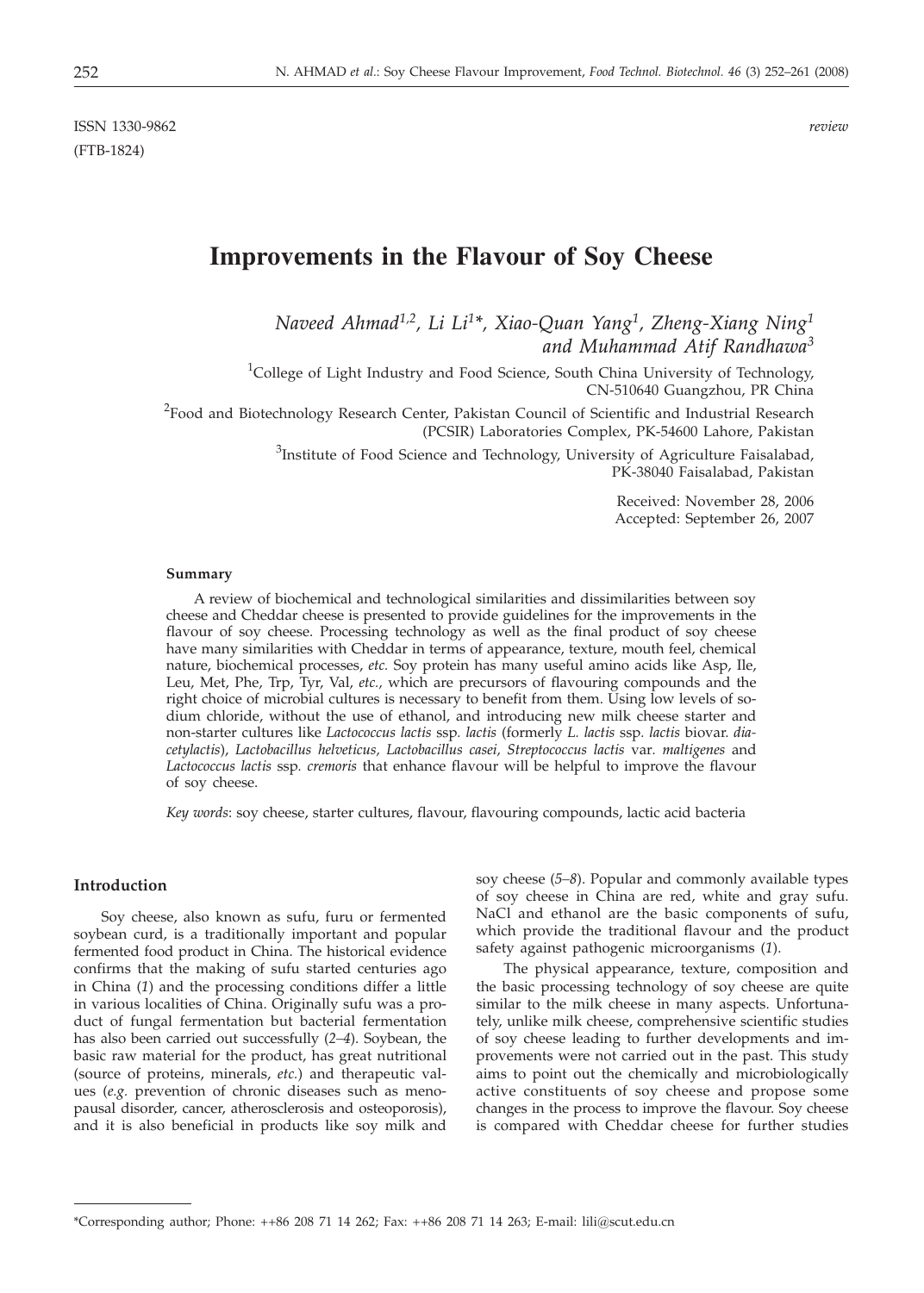and developments, so that soy cheese can compete with milk cheese in various organoleptic, microbiological, biochemical and technological aspects. Flavour of cheese is a complex of many amino acids, fatty acids, esters and volatile compounds, *etc.* but few of them are more important and responsible for the characteristic flavour of the cheese. Considerable studies (details of which will follow in this paper) have been carried out to determine the major flavour contributors in milk cheese and results showed that certain starter and non-starter cultures have the ability to produce the desirable flavour. We are emphasizing more on Cheddar cheese because it is a famous cheese with huge productions worldwide and sufficient literature about it is available. The aim of this work is to identify the important flavour-producing compounds of Cheddar that are also present in soy cheese, and to find the ways for better utilization of these compounds in order to improve the soy cheese flavour.

## **Comparison of the Processing Technologies of Two Kinds of Cheese**

Nutritionally, soybean milk, tofu and soy cheese serve the same role for the people of Asia as cow's milk and cheese do for the Western people. Asians like the salt-coagulated soybean curd, not only because of the texture, but also as an important source of calcium and protein (*5,6*). Comparison of important physicochemical and nutritional aspects of soy cheeses and hard cheeses is given in Table 1. Several types of soy cheese can be distinguished based on the processing method or colour and flavour. The choice of processing method can result in mould fermented, naturally fermented, bacterially fermented, or enzymatically ripened soy cheese, while the choice of dressing mixture classifies it as red, white and gray sufu. Traditional soy cheese is made by solid-state fermentation of tofu (soybean curd) with fungal starters including *Actinomucor*, *Mucor* and *Rhizopus* species (*1*), while some other moulds, bacteria and yeasts also take part during ripening in brine containing salt and alcohol.

Table 1. Physicochemical characteristics of commercial soy cheese and Cheddar cheese

| Component            | Soy cheese  | Cheddar cheese |  |
|----------------------|-------------|----------------|--|
| Moisture/ $g$        | $58 - 70$   | 36.7           |  |
| Crude protein/ $g$   | $12 - 17$   | 24.9           |  |
| Crude lipid/g        | $8 - 12$    | 33.1           |  |
| Carbohydrate/g       | $6 - 12$    | 1.3            |  |
| $\mathrm{Ash/g}$     | $4 - 9$     | 3.9            |  |
| Calcium/mg           | $100 - 230$ | 72             |  |
| Sodium chloride/ $g$ | $10 - 16$   | 1.8            |  |
| Phosphorus/mg        | 150-300     | 51             |  |
| $\rm Iron/mg$        | $7 - 16$    |                |  |
| pH                   | $5.2 - 7.3$ | 5.5            |  |

Data expressed per 100 g of cheese

#### *Coagulation*

Coagulation is a process to remove water and carbohydrates from milk in order to make a cake-like structure, which can provide a suitable medium for fermentation. This fermentation is responsible for the production of a product with good flavour, texture and mouth feel that meets the food safety standards. Like with milk cheese, coagulation of soy milk (*i.e.* water-extracted autoclaved soybean) is also the key step in soy cheese making. Milk has a complex protein called casein, while rennet contains enzyme chymosin, which is commonly used for coagulation in commercial production. Microbial, acid and heat coagulation methods are also in practice. Soybean protein molecules are relatively simple and can be easily coagulated by acids and salts like calcium sulphate, magnesium sulphate (*1*) or glucono- -delta-lactone (GDL). GDL has good coagulation ability and also contributes towards the formation of silky and good-flavoured curd (*9*). Some bacterial cultures like lactic acid bacteria (LAB) and bifidobacteria (*2–4,10–14*) have also shown good results in coagulation of soy milk, and the resultant products have better acceptability.

#### *Sodium chloride and ethanol*

In soy cheese, high concentrations of NaCl (about 14 %) and ethanol (about 10 %) are used in the commercial and traditional recipes in China and some people do not like it due to its very strong salty taste. High levels of NaCl and ethanol ensure product safety from pathogenic organisms (*15*), but on the other hand, both of them inhibit the enzymatic ripening process and cause a prolonged ripening time. Sodium is directly related to the blood pressure and its high intakes result in high blood pressure. According to the epidemiological surveys hypertension has become a major health problem not only in industrialized nations but also in developing countries like China and Pakistan (*16*). Thus, the use of low concentrations of NaCl in soy cheese must be promoted. A modified process to avoid the use of ethanol and reduce the NaCl level has been used earlier (*4*) but it results in the loss of good flavour because the flavour impact of fungal fermentation in traditional recipe was not substituted. In this review, we want to describe the suitable LAB cultures that could substitute this deficiency. A comparison between traditional and modified process of soy cheese and Cheddar cheese making is given in Fig. 1.

During cheese making, commercial lactic cultures are stimulated by low levels of NaCl, but are strongly inhibited at more than 2.5 % NaCl. *L. lactis* ssp. *cremoris* is more salt-sensitive than *L. lactis* ssp. *lactis* in the curd, while non-starter lactic acid bacteria (NSLAB) are less sensitive than these two (*17*). Another study shows that pH decreases after salting due to the enhanced action of starters at S/M (salt to moisture) levels lower than 5 %, but starter activity decreases abruptly and the pH remains high at higher values of S/M. The quality grade of the cheese also decreases sharply at S/M levels higher than 5 % (*18*).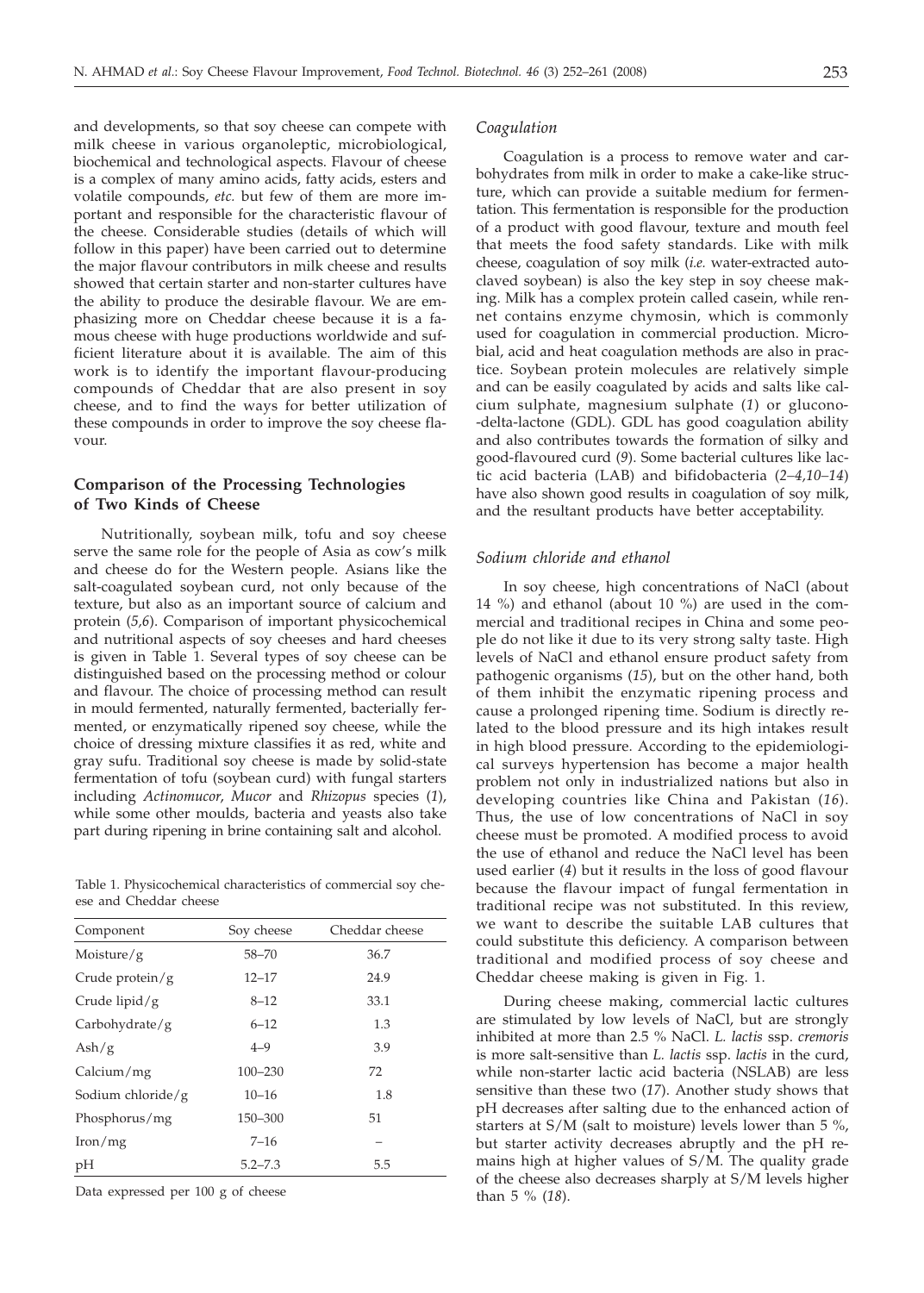

**Fig. 1.** Comparison of the soy cheese and milk cheese processing technology

# **Comparison of the Flavour Ingredients of the Two Kinds of Cheese**

Cheese flavour is a combined effect of a large number of chemical compounds that are produced during ripening of the curd. But the presence of the compounds that are precursors of these flavouring compounds and suitable medium conditions are compulsory. Comparing the compounds present in both kinds of cheese, it can be seen that both have a large number of compounds. These compounds are similar in composition or have similar properties. The major difference between them is due to the use of different cultures or different processing technology. A detailed comparison between the constituents of soy cheese (*19,20*) and Cheddar cheese (*21,22*) related to flavour is given in Table 2.

#### *Amino acids and their conversion products*

Proteins play an important role in cheese manufacturing. They not only give it shape and texture by coagulating but also contribute to the development of flavour by producing amino acids. For the development of an acceptable Cheddar cheese flavour, a well-balanced breakdown of the curd protein into small peptides and amino acids is necessary (*23,24*). These products of proteolysis themselves are known to contribute towards flavour or act as precursors of other flavour components during the formation of cheese flavour (*25–29*). Recent studies show that LAB cultures use amino acids for their metabolic activities and as a result of these activities, flavouring compounds are produced during cheese ripening. A list of flavouring amino acids and their metabolic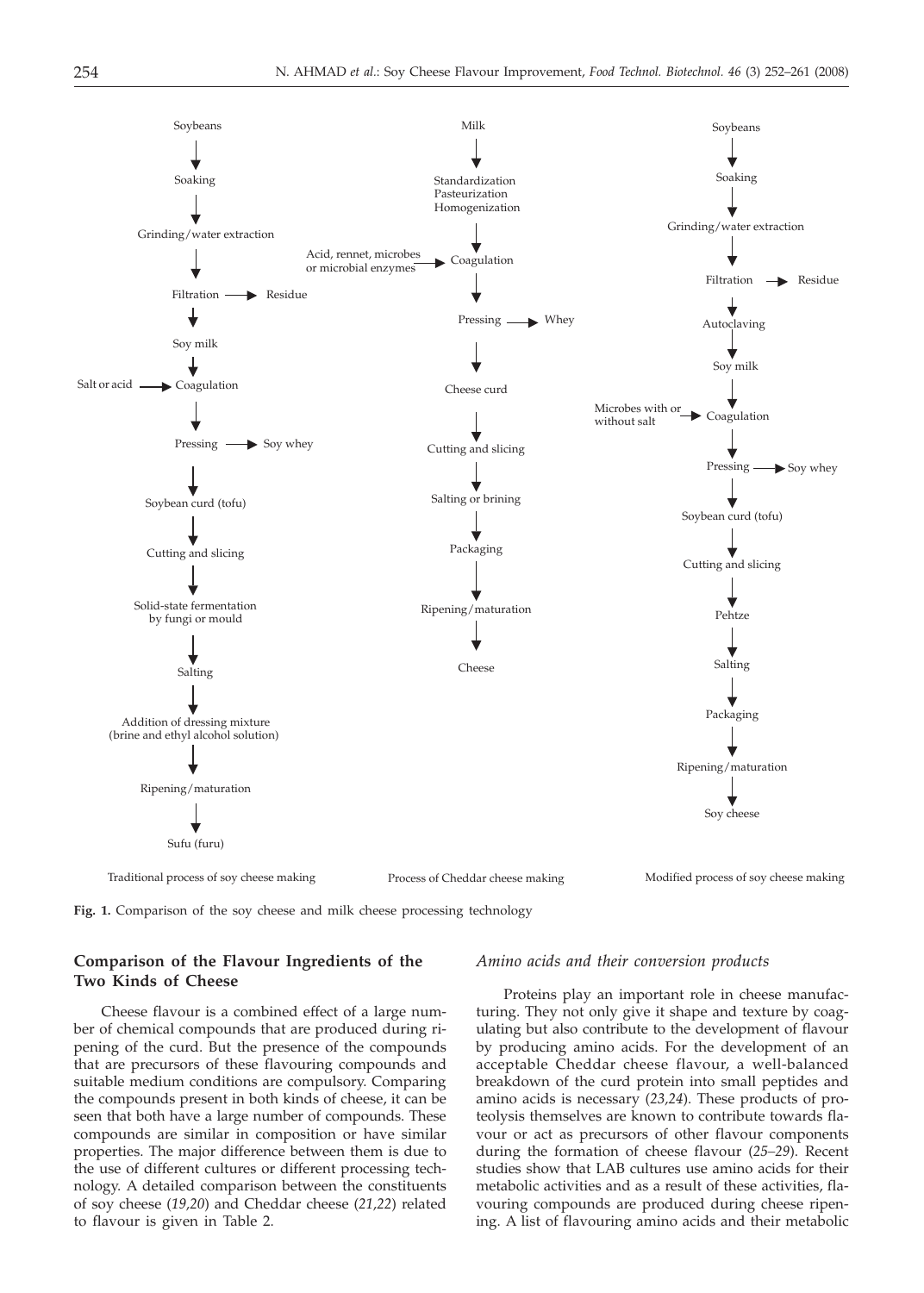| Chemical<br>compounds                                                                                                                                                                                                                                                                                                                                                                                              | Soy cheese                                                                                                                                                                                                                                                                                                                                                                                                                                                      | Cheddar cheese                                                                                                                                                           |  |
|--------------------------------------------------------------------------------------------------------------------------------------------------------------------------------------------------------------------------------------------------------------------------------------------------------------------------------------------------------------------------------------------------------------------|-----------------------------------------------------------------------------------------------------------------------------------------------------------------------------------------------------------------------------------------------------------------------------------------------------------------------------------------------------------------------------------------------------------------------------------------------------------------|--------------------------------------------------------------------------------------------------------------------------------------------------------------------------|--|
| Free amino acids                                                                                                                                                                                                                                                                                                                                                                                                   | Asp, Thr, Ser, Glu, Gly, Ala, Val,<br>Met, Ile, Leu, Tyr, Phe, Lys, His,<br>Arg, Pro, Trp, Cys                                                                                                                                                                                                                                                                                                                                                                  | Asp, Thr, Ser, Asn, Glu, Gln, Pro, Gly, Ala,<br>Citr, Val, Cys, Met, Ile, Leu, Tyr, Phe, GABA,<br>His, Trp, Orn, Lys, Arg                                                |  |
| Free fatty acids                                                                                                                                                                                                                                                                                                                                                                                                   | C16:0, C18:0, C18:1, C18:2, C18:3                                                                                                                                                                                                                                                                                                                                                                                                                               | C2:0, C3:0, I-C4:0, N-C4:0, N-C5:0, C6:0, C12:0,<br>C14:0 C16:0, C16:1c9, C18:0, C18:1, C18:2                                                                            |  |
| Aldehydes                                                                                                                                                                                                                                                                                                                                                                                                          | $n$ -hexanal, benzaldehyde,<br>benzeneacetaldehyde, (E)- and<br>(Z)-2-phenyl-2-butenal,<br>4-methoxybenzaldehyde, cinnamaldehyde,<br>5-methyl-2-phenyl-2-hexanal                                                                                                                                                                                                                                                                                                | hexanal, heptanal, nonanal, tetradecanal,<br>hexadecanal, furancarboxaldehyde,<br>benzaldehyde, phenylacetaldehyde                                                       |  |
| Esters                                                                                                                                                                                                                                                                                                                                                                                                             | ethyl-2-methyl propanoate, ethyl butanoate,<br>ethyl-2-methyl butanoate, ethyl-3-methyl butanoate,<br>isoamyl acetate, ethyl pentanoate, ethyl-2-butanoate,<br>ethyl hexanoate, ethyl heptanoate, ethyl lactate,<br>ethyl octanoate, ethyl-3-hydroxybutanoate,<br>ethyl benzoate, diethyl succinate, ethylphenyl acetate,<br>ethyl-3-phenylpropionate, ethyl myristate,<br>ethyl cinnamate, ethyl palmitate, ethyl oleate,<br>ethyl linoleate, ethyl linolenate | ethyl hexanoate, ethyl octanoate,<br>ethyl decanoate, ethyl dodecanoate,<br>ethyl tetradecanoate, ethyl lactate                                                          |  |
| Ketones                                                                                                                                                                                                                                                                                                                                                                                                            | 2,3-butanedione, 2,3-pentanedione,<br>3-pentane-2-one, 2-heptanone, 3-octanone,<br>3-hydroxy-2-butanone, 1-hydroxy-2-propanone,<br>2-nonanone, 3-hydroxy-2-methyl-4-pyrone                                                                                                                                                                                                                                                                                      | 3-hydroxy-2-butanone, 2-hexanone,<br>2-heptanone, 2-octanone, 2-nonanone,<br>8-nonen-2-one, 2-decanone, 2-undecanone,<br>2-dodecanone, 2-tridecanone,<br>2-pentadecanone |  |
| Alcohols<br>ethanol, 2-butanol, 2-methyl-1-propanol, 2-pentanol,<br>1-butanol, 1-penten-3-ol, 3-methyl-1-butanol,<br>1-pentanol, 2-heptanol, 3-ethoxy-1-propanol,<br>2-butoxyethanol, 1-octane-3-ol, 2-ethyl-1-hexanol,<br>2,3-butanediol, 2-methoxyphenol, benzenemethanol,<br>phenol, benzeneethanol, 4-ethyl-2-methoxyphenol,<br>4-methylphenol, 4-ethylphenol,<br>2-methoxy-4-vinylphenol, 3-phenyl-2-propenol |                                                                                                                                                                                                                                                                                                                                                                                                                                                                 | 2-methylpropan-1-ol, 1-butanol,<br>3-methylbutan-1-ol, 1-pentanol, 1-hexanol,<br>1-heptanol, 1-octanol, 1-nonanol,<br>2-pentanol, furan methanol,<br>phenethyl alcohol   |  |
| Lactones                                                                                                                                                                                                                                                                                                                                                                                                           | not reported so far                                                                                                                                                                                                                                                                                                                                                                                                                                             | δ-octanolactone, δ-decanolactone,<br>δ-dodecanolactone, δ-tetradecanolactone,<br>δ-hexadecanolactone, γ-decanolactone,<br>γ-dodecanolactone,<br>γ-dodecenolactone        |  |
| Sulphur compounds                                                                                                                                                                                                                                                                                                                                                                                                  | 3-(methylthio)propanal,<br>ethyl-3-(methylthio)propanoate,<br>3-(methylthio)propanol                                                                                                                                                                                                                                                                                                                                                                            | dimethyldisulphide, dimethyltrisulphide,<br>methional                                                                                                                    |  |

Table 2. Important biochemical constituents of Cheddar cheese and soy cheese related to flavour

products by LAB cultures (*30*) is given in Table 3. A lot of studies have been carried out in milk cheeses but only the studies useful for the soy cheese making will be discussed here.

Gummalla and Broadbent (*31,32*) studied the catabolism of Phe, Tyr and Trp under artificially created cheese ripening conditions by *Lactobacillus helveticus* and *Lactobacillus casei*, which are widely used as starters or flavour adjuncts. Under near Cheddar cheese ripening conditions (pH=5.2, 4 % NaCl, 15  $^{\circ}$ C, no sugar), Phe, Tyr and Trp transamination and dehydrogenation pathways were active in both species and these reactions were found to be reversible. Major products of Phe catabolism were phenyllactic acid, phenylacetic acid (flowery, rosy) and benzoic acid, while Tyr degradation resulted in the formation of *p*-hydroxyphenyllactic acid and *p*-hydroxyphenylacetic acid (*32*). The authors also showed that some of these products were likely to be formed by non-enzymatic processes, since spontaneous chemical degradation of Tyr intermediate *p*-hydroxyphenylpyruvic acid produced *p*-hydroxyphenylacetic acid, *p*-hydroxypropionic acid and *p*-hydroxybenzaldehyde, while chemical degradation of Phe intermediate phenylpyruvic acid resulted in the production of phenylaceticacid, benzoic acid, phenylethanol, phenylpropionic acid and benzaldehyde (almond). Trp degradation by both *Lactobacilli* was assessed under carbohydrate starvation (pH=6.5, 30/37 °C, no sugar) and under near Cheddar cheese ripening conditions (*31*). Cell-free extract of both species of *Lactobacilli* catabolized Trp to indole-3-lactic acid. Intact cells of *Lactobacillus casei* metabolized Trp under both conditions and the reaction was also found to be reversible. In contrast, Trp catabolism by strains of *Lactobacillus helveticus* showed different behaviour: (*i*) it was detected under near cheese-ripening conditions, (*ii*) cells of *Lactobacillus helveticus* did not catabolize Trp under both conditions, but converted indole-3-pyruvic acid to Trp in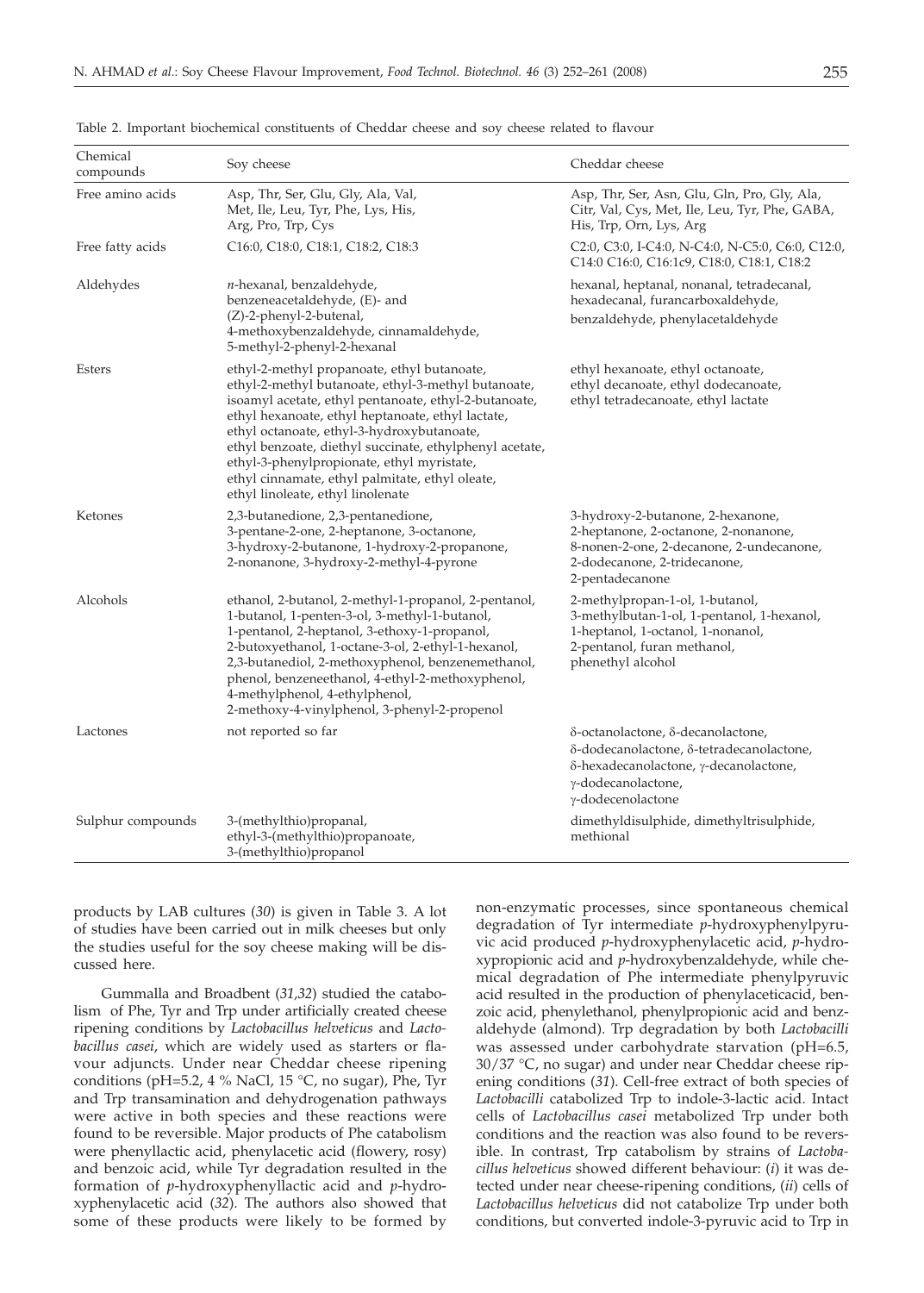| Amino<br>acids | $\alpha$ -Keto acids                    | Aldehydes               | Alcohols              | Carboxylic acids           | Others            |
|----------------|-----------------------------------------|-------------------------|-----------------------|----------------------------|-------------------|
| Leu            | $\alpha$ -keto-isocaproate              | 3-methylbutanal         | 3-methylbutanol       | 3-methylbutanoic acid      |                   |
| <b>Ile</b>     | $\alpha$ -keto- $\beta$ -methylvalerate | 2-methylbutanal         | 2-methylbutanol       | 2-methylbutanoic acid      |                   |
| Val            | $\alpha$ -keto-isovalerate              | 2-methylpropanal        | 2-methylpropanol      | 2-methylpropanoic acid     |                   |
| Phe            | phenylpyruvate                          | phenylacetaldehyde      | phenylethanol         | phenylacetic acid          |                   |
| Tyr            | $p$ -OH-phenylpyruvate                  | p-OH-phenylacetaldehyde | $p$ -OH-phenylethanol | p-OH-phenylacetic acid     | $p$ -cresol       |
| Trp            | indolepyruvate                          | indole-3-acetaldehyde   | tryptophol            | indol-3-acetic acid        | skatole           |
| Met            | $\alpha$ -keto-butyrate                 | 3-methylthiopropanal    | 3-methylthiopropanol  | 3-methylthiopropionic acid | methanethiol      |
| Asp            | oxaloacetate                            |                         |                       | malate                     | diacetyl, acetoin |

Table 3. Flavouring compounds produced through anaerobic catabolism of amino acids by LAB\*

\*Courtesy of Y. Ardö (*30*)

carbohydrate starvation medium and Trp to indole-3- -lactic acid under near cheese-ripening conditions. The Cheddar cheese starter *Lactococcus lactis* initiated Trp catabolism *via* transaminase under some of the conditions found in cheese, but did not convert indole-3-pyruvic acid to indole-3-lactic acid (*33*). Instead, indole-3-pyruvic acid formed by the starter culture underwent enzymatic or spontaneous degradation to indole-3-aldehyde and indole-3-acetic acid. These secondary reactions may be important because some *Lactobacilli* can convert indole-3-acetic acid to skatole, which is responsible for unclean flavour of cheese (*34*).

The volatile cheese fraction has several sulphur-containing compounds such as methanethiol (cabbage), methional, dimethylsulphide, dimethyldisulphide (onion), dimethyltrisulphide (garlic), dimethyltetrasulphide (cabbage), carbonyl sulphide and hydrogen sulphide (*35–37*), which contribute to the aroma of cheese (*38*). Methanethiol has been associated with desirable Cheddar-type sulphur based flavour notes in good quality Cheddar cheese (*39–41*). However, alone or in excess, methanethiol does not produce typical Cheddar cheese flavour (*37*). Two enzymatic pathways potentially leading to the formation of methanethiol from Met have been postulated to exist in lactococci. A pathway for Met catabolism  $via \alpha$ - and  $\gamma$ -elimination was proposed by Alting *et al.* (*42*). According to this pathway, a lyase catalyzes deamination and demethylthiolation of Met simultaneously, resulting in the formation of methanethiol and  $\alpha$ -keto-butyric acid. Cystathionine  $\beta$ -lyase and cystathionine g-lyase have also been purified from *Lactococcus lactis* and characterized (*42,43*); however, both of these enzymes have relatively low activities on Met. The other potential pathway is initiated by transamination of Met to 4-methylthio-2-oxobutyric acid (KMBA). The characterized aromatic aminotransferases from lactococci exhibit substantial activity with Met (*44*). Intact cells and autolyzed cells are capable of producing methanethiol, but they utilize different pathways. KMBA is converted to methanethiol in the whole cells. The release of aminotransferases from lactococci by autolysis could result in the accumulation of KMBA from Met. The KMBA may be decomposed to form methanethiol directly or enzymatically converted by the whole cells (*45*). Lactococcal cell autolysis plays a role in the flavour development in Cheddar cheese, and the balance of autolyzed and intact cells is believed to be important for the desired cheese- -ripening events (*46,47*).

Transamination is the first step in the degradation of amino acids by *Lactococcus* (*32*), leading to the formation of  $\alpha$ -keto acids ( $\alpha$ -KA). Aromatic aminotransferase enzymes have previously been characterized from *Lactococcus lactis* ssp. *cremoris* (*44,48*) and *Lactococcus lactis* ssp. *lactis* (*45*). These enzymes initiate the degradation of Val, Leu, Ile, Phe, Tyr, Trp, and Met; all of these amino acids are known as precursors of cheese flavouring compounds. Inactivation of aminotransferase enzymes involved in the breakdown of amino acids by *Lactococcus* reduces aroma formation during cheese ripening  $(49)$ .  $\rightarrow$ -Keto acids correspond to almost every amino acid in Cheddar cheese; while  $\gamma$ -keto-3-methylbutyric acid and γ-keto-3-methylvaleric acid (*50,51*) have an intense cheese- -like odour. Phenylpyruvic acid formed from Phe by transamination is further degraded to the flavouring compounds *i.e.* phenyllactate and phenylacetate by lactococcal cells *in vitro* (*44*). This degradation of phenylpyruvic acid to phenyllactate, phenylacetate, and also to benzaldehyde in semihard cheese was also confirmed by Yvon *et al.* (*52*).

Cheddar cheeses with unclean-type flavour described as subtle floral or rose-like aftertastes were aged for the longest period of time. This flavour note is attributed to compounds like phenylethanol and phenylacetaldehyde, which originate from the hydrophobic amino acid Phe, through enzyme-mediated transamination, decarboxylation, and reduction reactions. The addition of phenylacetaldehyde (50 to 500 ppb) to clean-flavoured mild Cheddar cheese imparted distinct intensities of unclean or rosy taint (*53*).

A higher dissolution ratio of protein and higher content of peptides and amino acids were observed in sufu aged with brine and ethanol, while high contents of Glu and Leu were present among the free amino acids (*54*). On the other hand, alcohol retards the degradation of soybean proteins and in order to accelerate the ripening of sufu, stem bromelain was used as a coagulant of soy milk and a hydrolytic enzyme (*55*). Yang *et al.* (*56*) studied the debittering properties of microorganisms in a Chinese white sufu and suggested that peptidase of *Mucor* and bacteria is valuable in reducing the bitter peptide of soybean proteins.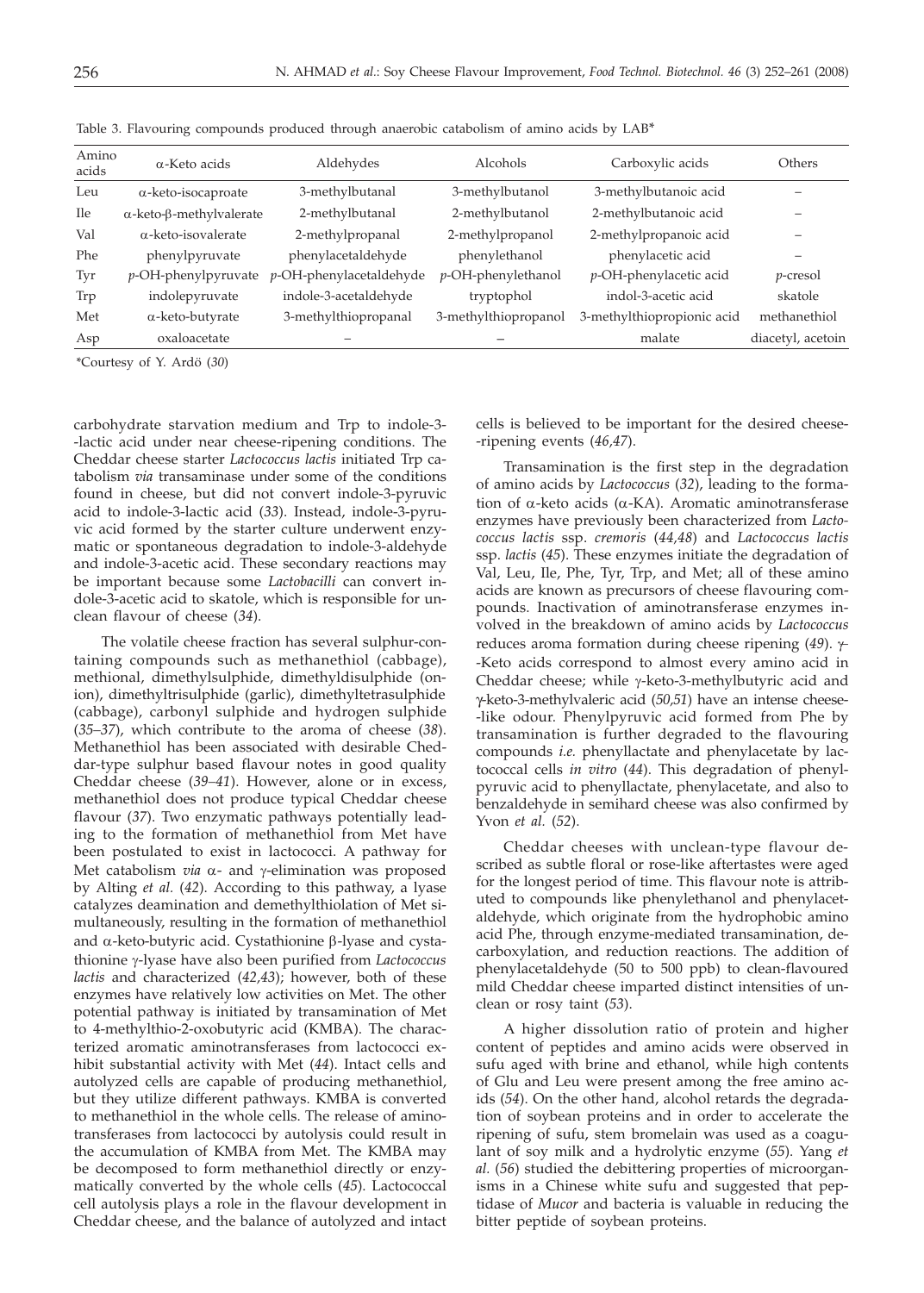#### *Fatty acids and their catabolic products*

Cheese is a high-fat food; fresh Cheddar cheese contains 30 % or more fat (wet mass) (*57*). The fat fraction of cheese is important for the development of typical flavour and texture. It is well known that a higher fat content leads to a less firm and more elastic body, while low-fat products tend to be harder, more crumbly, and less smooth than the characteristic cheese texture (*58*). Flavouring compounds like thiols, hydrogen sulphide, esters, aldehydes, alcohols and ketones are present in the lipid phase of ripened cheese (*59*). In low-fat products, there is an increased cross-linking within the curd, which is also carried into the cheese. Increasing the moisture content as an attempt to overcome these defects leads to weak body and encourages undesirable flora as well as atypical flavour. Cheddar cheese made from non-fat milk does not develop full aroma, even after 12 months (*60*), but substituting vegetable or even mineral oil for milk fat seems to favour a certain aroma development in Cheddar (*61*). It is suggested that the fatty acid composition and natural emulsion of milk fat are important for flavour development. However, in recent years there has been an increased interest in low-fat cheeses due to consumer trends and health issues (*62*). Therefore, soy cheese with a good flavour can be a good substitute.

Like all types of food with a high fat content, lipolytic (enzymatic hydrolysis by lipases and esterases) and oxidative (chemical) changes are likely to occur in cheese. Triglycerides constitute more than 98 % of cheese fat and their hydrolysis is the principal biochemical transformation during ripening. This process leads to the production of free fatty acids (FFA), monoglycerides, diglycerides and possibly glycerol. FFA contribute to the aroma of cheese and individual FFA, particularly between C4:0 and C12:0, have specific flavour (rancid, sharp, goaty, soapy, coconut-like). The flavour intensity of FFA not only depends on the concentration, but also on the presence of certain cations (*i.e.* Na<sup>+</sup> or Ca<sup>2+</sup>) and protein degradation products (*63–66*) in the medium. The above-mentioned primary reactions are mainly responsible for the basic textural and flavour changes in cheese curd during ripening. However, the secondary transformations are mainly responsible for the finer aspects of cheese flavour and they also modify cheese texture.

The pH of cheese has a major influence on the flavour impact of FFA. A considerable portion of FFA is present as nonvolatile salts at the pH of Cheddar  $(pH \approx 5.2)$ , which reduces their flavour impact. In most cheese varieties, relatively little lipolysis occurs during ripening and too much is considered undesirable because most consumers would consider Cheddar, Dutch and Swiss-type cheeses rancid even with moderate levels of free fatty acids. However, in the cheeses such as Italian cheese (Romano, Provolone), Blue, and Feta, extensive lipolysis is desirable as part of overall flavour development (*63*). Cheddar cheeses of different flavour intensity showed only small differences among the concentrations of individual FFA (*67*). The lipolytic activity of LAB produces low levels of FFA that can contribute to the background flavour of Cheddar cheese (*59*).

Soybean lipids in sufu are also hydrolyzed to some extent into fatty acids. The added alcohol reacts with the fatty acids chemically or enzymatically to form esters, providing the pleasant odour of the product (*54*). It is assumed that soy cheese, being a low-fat cheese, can also use the cultures of low-fat milk cheeses, which were found to be helpful in enhancing the flavour and overall acceptability.

## *Other flavouring compounds*

Aliphatic and aromatic esters play an important role in the flavour and, sometimes, the off-flavour of Cheddar cheese. This synthesis mainly concerns the above- -mentioned short or medium chain fatty acids and the alcohols, which may be aliphatic (ethanol), aromatic (phenylethanol), or thiols (methanethiol). Esters can be produced either enzymatically by LAB or from a purely chemical reaction (*68,69*). Amides have been identified in cheeses (*70*) like Cheddar, Emmental and Manchego, but no mechanism has been proposed for their formation.

Chou and Hwan (*54*) found higher amounts of esters present in sufu aged with ethanol than in that without it. Chung (*71*) detected 111 volatile compounds present in 3 different samples of fermented soybean curd and 63 of them were common in all the samples. Major classes observed were alcohols (32 in number) and esters (25 in number). It was concluded that the quantity of detected ethanol might produce a large number of ethyl esters that contribute to the floral and fruity notes of the final product.

Lactones are cyclic esters resulting from the intramolecular esterification of hydroxy acids through the loss of water to form a ring structure. Lactones possess a strong aroma, which is not specifically cheese-like but may be important in the overall cheese flavour impact. The accepted mechanism of the formation of lactones in cheese presumes the release of hydroxy fatty acids, which are normal constituents of milk fat, followed by lactonization. Important flavour constituents  $\gamma$ - and  $\delta$ -lactones have been identified in cheeses, particularly in Cheddar (*72*).

Alkanals, alkenals, and dienals were found in the volatile components of 33 % reduced-fat Cheddar cheese containing deoiled granular soy lecithin and calcium. Among these, (E,E)-2,4-nonadienal (fatty/sweet), (E,Z)- -2,4-decadienal (corn chip/stale/hay), (E,E)-2,4-decadienal (fatty/fried), and (E)-2-nonenal (stale/bitter) were detected at high odour intensities. Based on the quantitative data, (E,Z)-2,4-decadienal and (E,E)-2,4-decadienal were the main compounds contributing to the off-flavours in reduced-fat Cheddar cheeses when soy lecithin was added (*73*).

Production of 2/3-methylbutanal by LAB in milk causes malty flavour, which was considered a defect (*74–77*). Addition of 0.34 ppm of 3-methylbutanal to good quality homogenized milk was enough to develop a malty defect (*73,74*). Cheeses made with co-encapsulated cell-free extracts of *Gluconobacter oxydans*, which produces acetic acid from ethanol, and *Streptococcus lactis* ssp. *maltigenes*, which converts Leu to 3-methylbutanal (dark chocolate) and 3-methyl-1-butanol (fruity/al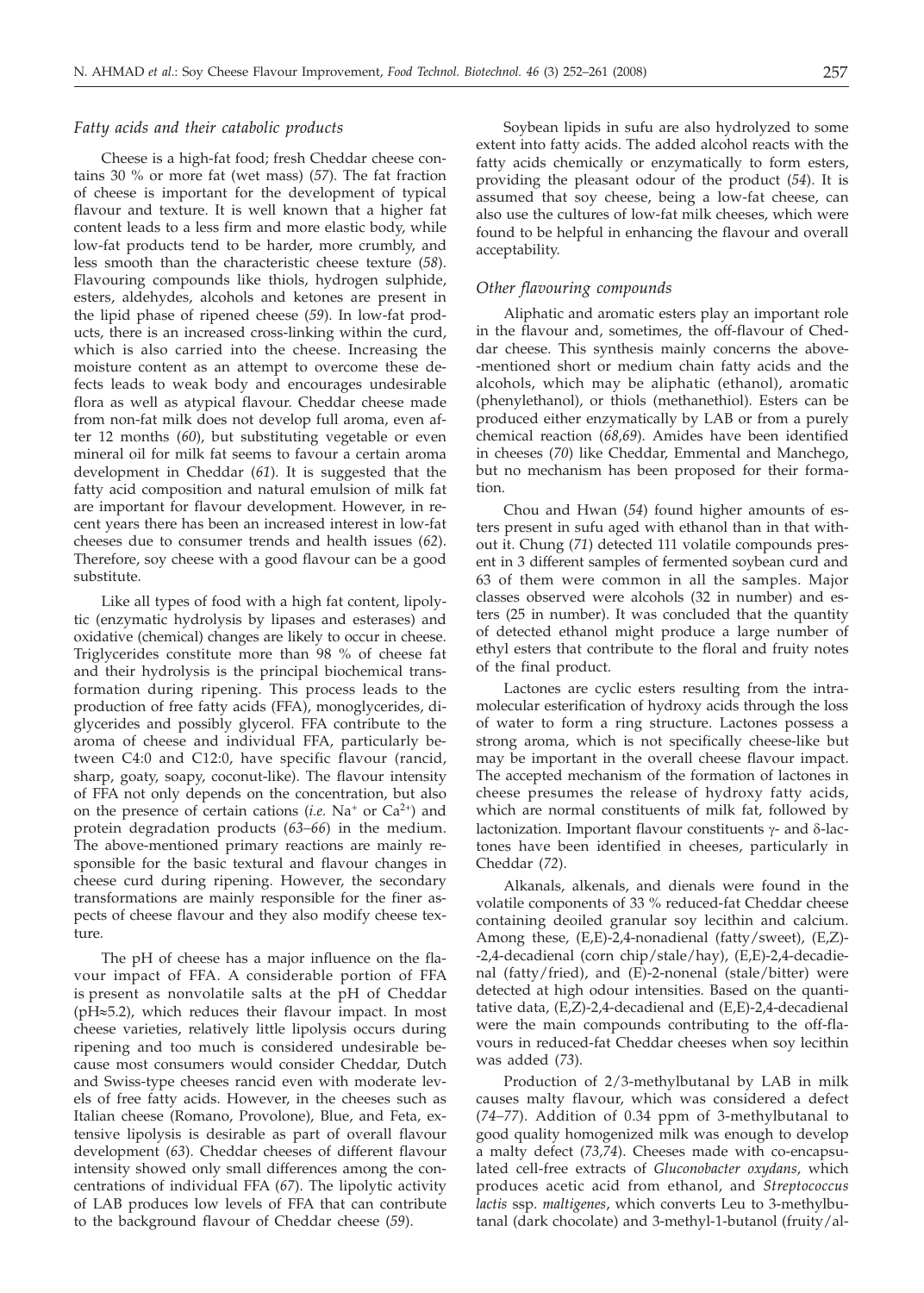cohol) in a milk-fat coat, exhibited a stronger malty flavour than the cheese made with broken capsule or incomplete cell-free extract mixture (*78*). Recently, high intensities of nutty flavours have been found associated with concentrations of 2/3-methylbutanal and 2-methylpropanal in aged Cheddar cheeses (*79*). The addition of 2/3-methylbutanal and/or 2-methylpropanal to mild or aged Cheddar cheese resulted in the sensory perception of the nutty flavours in these cheeses.

Chung (*19*) identified 89 flavouring compounds in red fermented soybean curd (FSBC or sufu) and reported that ethyl-2-methylpropanopate, 2,3-butanedione, ethylbutanoate, ethyl-2-methylbutanoate, 3-(methylthio) propanal (cooked potato), benzeneacetaldehyde and ethyl-3-phenylpropionate were found to be the most important components contributing to the characteristic aroma of red fermented soybean curd.

### *Sugars and their conversion products*

The major sugars present in soybean are sucrose, raffinose and stachyose. The latter two are not digested by human beings and may cause flatulence (*80*). Soy milk sugars are fermentable by the most of LAB, bifidobacteria, fungi and yeasts (*1,81*). *Lactobacillus acidophilus* and *Streptococcus thermophilus* are capable of metabolizing stachyose and raffinose, causing the decrease of sucrose and pH, and increase of fructose, glucose and galactose in soy milk. These activities were enhanced when bifidobacteria were used along with the latter two LAB cultures (*13*). Some other studies have also reported similar results (*82–85*).

Lactose is the major sugar present in the milk of animals but its role in cheese making is limited and can be substituted. About 95–98 % of milk lactose is lost during curd making as a part of cheese whey and a very small amount is used by LAB to generate glucose, which is necessary as an energy source for the growth of flavour producing microorganisms. Galactose produced during this process has a negative effect on the cheese colour and can sometimes cause a brownish shade in cheese. Even then, 0.8–1.5 % of lactose was found in the final product of Cheddar cheese (*86*). During cheese manufacturing, mesophilic starter bacteria ferment lactose to lactic acid. In the case of Cheddar-type cheeses, most of the lactic acid is produced in the vat before salting and moulding. Some bacterial cultures like LAB and bifidobacteria have the ability to produce acid in soy milk (*2–4,10–14*), thus the role of lactose can be substituted in the soy milk for cheese production.

## **Comparison of the Microbiology of the Two Kinds of Cheese**

Microorganisms are one of the essential components of all natural cheese varieties and play an important role during the cheese manufacturing as well as the development of flavour. They can be divided into two main groups: starter and non-starter (secondary flora) cultures. The starter flora is responsible for acid development during the cheese production, which results in coagulation. They can work either individually or in various combinations depending on the cheese variety. The non-starter flora is composed of complex mixtures of bacteria, yeasts and moulds. They are specifically associated with the particular flavour and specific characteristics of that variety (*87*). The flavour and texture development of cheese is largely controlled by complicated biochemical reactions, principally by the activities of starter cultures and their enzymes. These reactions include the degradation of proteins, carbohydrates and fats in the curd (*88*). A lot of studies have been carried out in Cheddar and other milk cheeses but in the case of soy cheese, comprehensive studies have not been reported yet. The following studies have the potential to help the flavour improvements in soy cheese.

Flavour of the reduced-fat Cheddar cheese was enhanced to non-bitter, mildly acidic and buttery by introducing an integrated starter culture system. This system consisted of *Lactococcus lactis* ssp. *cremoris* SK11*, Lactococcus lactis* ssp. *lactis* biovar. *diacetylactis* JVI and *Lactobacillus casei* 7A. *Lactococcus lactis* ssp. *cremoris* SK11 showed substantially lower intensity of bitterness than the commercial starters, while *Lactococcus lactis* ssp. *lactis* biovar. *diacetylactis* JVI significantly increased diacetylacetoin and acetate concentrations resulting in buttery flavour (*89*). In another study, *Lactococcus lactis* ssp. *cremoris* SK11 showed the ability to cause sufficient free amino acid release during the cheese making process (*90*). *Lactococcus lactis* ssp. *lactis* (formerly *L. lactis* ssp. *lactis* biovar. *diacetylactis*) has the ability to produce  $\gamma$ -aminobutyric acid in skim milk due to its glutamate decarboxylase activity. Optimum production of  $\gamma$ -aminobutyric acid was obtained at pH=4.7, but the production was not available above pH=5.0 (*91*).

*Lactobacillus helveticus* shows good proteolytic system in cheese and extensive lysis results in a large increase of flavour precursors and some volatile compounds (*92*). *Lactobacillus helveticus* adjunct exhibited the highest rates of free amino group formation, while the cheese treated with freeze-shocked *Lactobacillus casei* showed the highest rate of free fatty acid formation in Cheddar cheese (*93*). *Lactobacillus casei* is a well known probiotic culture (*94*–*96*) with high peptidase activity (*97*). It has a broad system of enzymes responsible for its hydrolyzing activity towards a number of peptides, including bitter and methionine-containing peptides. Moreover, *Lactobacillus casei* IFPL731 shows methionine aminotransferase activity that leads to the production of typical cheese aroma (*98*).

Yang et al. (56) also reported that Bacterium JS3 and Yeast JSBB2 were helpful in reducing the bitter amino acids in Chinese white sufu. The successful growth of bifidobacteria and LAB (*2–4,10–14*) in soy milk and soybean curd indicates that these cultures can be used successfully for soy cheese production.

#### **Conclusions**

Soy cheese making has close resemblance to that of milk cheese production in terms of biochemistry, microbiology and processing technology. Even the final products have great similarities in appearance, texture and chemical constituents. Nutritionally both products have the same quality because they are rich in protein with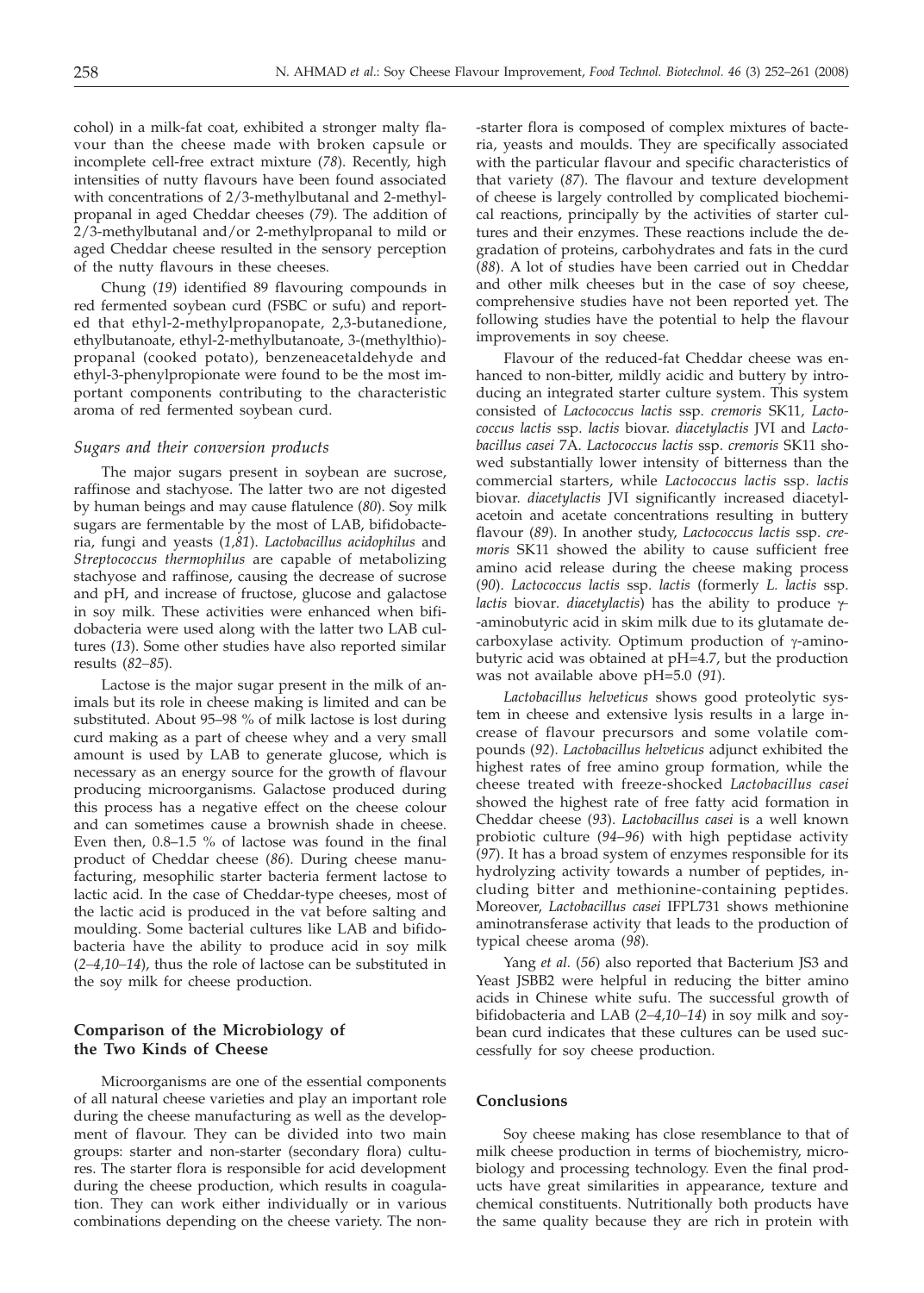pretty good amounts of fat and minerals, while deficient in carbohydrates. Biochemistry of both kinds of cheese shows quite similar compounds including proteins, lipids, carbohydrates, esters, alcohols, aldehydes and minerals. The list of volatile flavour compounds identified in Cheddar cheese and soy cheese is quite extensive and includes a wide range of compounds; mainly acids, alcohols, esters, aldehydes, ketones and sulphur-containing compounds. The physicochemical changes caused by processing of soy cheese are quite similar to those of milk cheese, *e.g.* proteolysis, *i.e.* formation of amino acids from larger protein molecules, lipolysis, *i.e.* conversion of fats into smaller units called fatty acids, and production of aldehydes, alcohols, esters, *etc.* The processing steps like coagulation, pressing, cutting, salting, ripening, *etc.* are almost similar, with some exceptions due to the use of different kind of cultures.

The main difference between animal milk and soy milk is that soy milk does not contain lactose and casein, but this does not affect cheese making because soy sugars can serve the role of lactose, while soy milk proteins have the same role like milk proteins. Soy curd also has useful amino acids like Asp, Ile, Leu, Met, Phe, Trp, Tyr, Val, *etc*., which are required for LAB cultures to produce flavouring compounds.

Fat percentage is an important point to be focused on because Cheddar cheese has almost 30 % fat, while the soy cheese contains 8–12 %. Fat contributes to flavour in three ways: (*i*) it serves as a reservoir for flavour compounds by dissolving them and avoiding their loss during processing, (*ii*) it produces flavouring free fatty acids during lipolysis reactions, (*iii*) it masks the bad flavour of cheese by dissolving off-flavour and bitter flavour compounds. However, selection of suitable cultures will be helpful to overcome this problem in soy cheese.

In order to decrease the dietary intake of sodium and shorten the sufu maturation time, low-salt sufu products could be a healthy option. At the same time, this will also provide suitable conditions for the LAB and other cheese cultures to grow well and result in improved flavour of the final product. As NaCl and ethanol provide inhibition of the growth of undesirable microflora in traditional Chinese recipe for soy cheese, the cultures with probiotic activities like *Lactobacillus rhamnosus* 6013 or other LAB cultures with the ability of doing the same by producing acid in the medium will be useful. Removal of ethanol from the recipe will not only allow the growth of desirable starter and non-starter cultures for flavour improvements, but it will also decrease the ripening time of the soy cheese.

Due to the key role of starter and non-starter cultures in flavour development of cheese, considerable number of cultures and many of their combinations have been studied in milk cheeses and these studies can also be effective in soy cheese. Soy cheese as a medium has all the necessary conditions to facilitate LAB and other flavouring microorganisms to produce good cheese flavour and reduce bitter flavour. Thus, introducing new cultures and new combinations of cultures will be helpful for flavour improvements in soy cheese. The review of literature indicates that flavour-enhancing cultures like *Lactococcus lactis* ssp*. lactis* (formerly *L. lactis* ssp*. lactis* biovar. *diacetylactis*), *Lactobacillus helveticus, Lactobacillus*

*casei, Streptococcus lactis* ssp. *maltigenes* and *Lactococcus lactis* ssp. *cremoris* have the potential to improve soy cheese flavour.

#### **References**

- *1.* B.Z. Han, F.M. Rombouts, M.J.R. Nout, A Chinese fermented soybean food, *Int. J. Food Microbiol. 65* (2001) 1–10.
- *2.* Y.D. Hang, H. Jackson, Preparation of soybean cheese using lactic starter organisms: I. General characteristics of the finished cheese, *Food Technol. 21* (1967) 95–96.
- *3.* Y.D. Hang, H. Jackson, Preparation of soybean cheese using lactic starter organisms: II. Effects of addition of extract and skim milk, *Food Technol. 21* (1967) 97–100.
- *4.* D.M. Liu, L. Li, X.Q. Yang, S.Z. Liang, J.S. Wang, Survivability of *Lactobacillus rhamnosus* during the preparation of soy cheese, *Food Technol. Biotechnol. 44* (2006) 417–422.
- *5.* H.L. Wang, C.W. Hesseltine, Sufu and lao-chao, *J. Agric. Food Chem. 18* (1970) 572–575.
- *6.* D.A. Zhao, Legend of sufu, *J. China Brew. Ind. 5* (1997) 33–34 (in Chinese).
- *7.* J.J.B. Anderson, M. Anthony, M. Messina, S.C. Garner, Effects of phytoestrogens on tissues, *Nutr. Res. Rev. 12* (1999) 75–116.
- *8.* K.D.R. Setchell, A. Cassidy, Dietary isoflavones: Biological effects and relevance to human health, *J. Nutr.* (Suppl.) *129* (1999) 758–767.
- *9.* K. Kohyama, K. Nishinari, Rheological studies on the gelation process of soybean 7S and 11S proteins in the presence of glucono-d-lactone, *J. Agric. Food Chem. 41* (1993) 8–14.
- *10.* A.G. Angeles, E.H. Marth, Growth and activity of lactic acid bacteria in soymilk: I. Growth and acid production, *J. Milk Food Technol. 34* (1971) 30–36.
- *11.* B.K. Mital, K.H. Steinkraus, Utilization of oligosaccharides by lactic acid bacteria during fermentation of soy milk, *J. Food Sci. 40* (1975) 114–118.
- *12.* M.S. Garro, G.F. de Valdez, G. Oliver, G.S. de Giori, Hydrolysis of soya milk oligosaccharides by *Bifidobacterium longum* CRL849, *Z. Lebensm. Unters. Forsch. A, 208* (1999) 57–59.
- *13.* Y.C. Wang, R.C. Yu, H.Y. Yang, C.C. Chou, Sugar and acid contents in soymilk fermented with lactic acid bacteria alone or simultaneously with bifidobacteria, *Food Microbiol. 20* (2003) 333–338.
- *14.* M.S. Garro, G.S. de Giori, G.F. de Valdez, G. Oliver, Utilization of soymilk oligosaccharides by *Lactobacilli*, *Microbiol. Alim. Nutr. 12* (1994) 61–66.
- *15.* B.Z. Han, B. Sesenna, R.R. Beumer, M.J.R. Nout, Behavior of *Staphylococcus aureus* during sufu production at laboratory scale*, Food Control, 16* (2005) 243–247.
- *16.* H.G. Tian, Dietary sodium and potassium, socioeconomic status and blood pressure in a Chinese population, *Appetite, 26* (1996) 235–246.
- *17.* K.W. Turner, T.D. Thomas, Lactose fermentation in Cheddar cheese and the effect of salt, *N. Z. J. Dairy Sci. Technol. 15* (1980) 265–276.
- *18.* R.C. Lawrence, J. Gilles, Factors that determine the pH of young Cheddar cheese, *N. Z. J. Dairy Sci. Technol. 17* (1982)  $1 - 14$ .
- *19.* H.Y. Chung, Volatile flavor components in red fermented soybean (*Glycine max*) curds, *J. Agric. Food Chem. 48* (2000) 1803–1809.
- *20.* B.Z. Han, F.M. Rombouts, M.J.R. Nout, Amino acid profiles of sufu, a Chinese fermented soybean food, *J. Food Compos. Anal. 17* (2004) 689–698.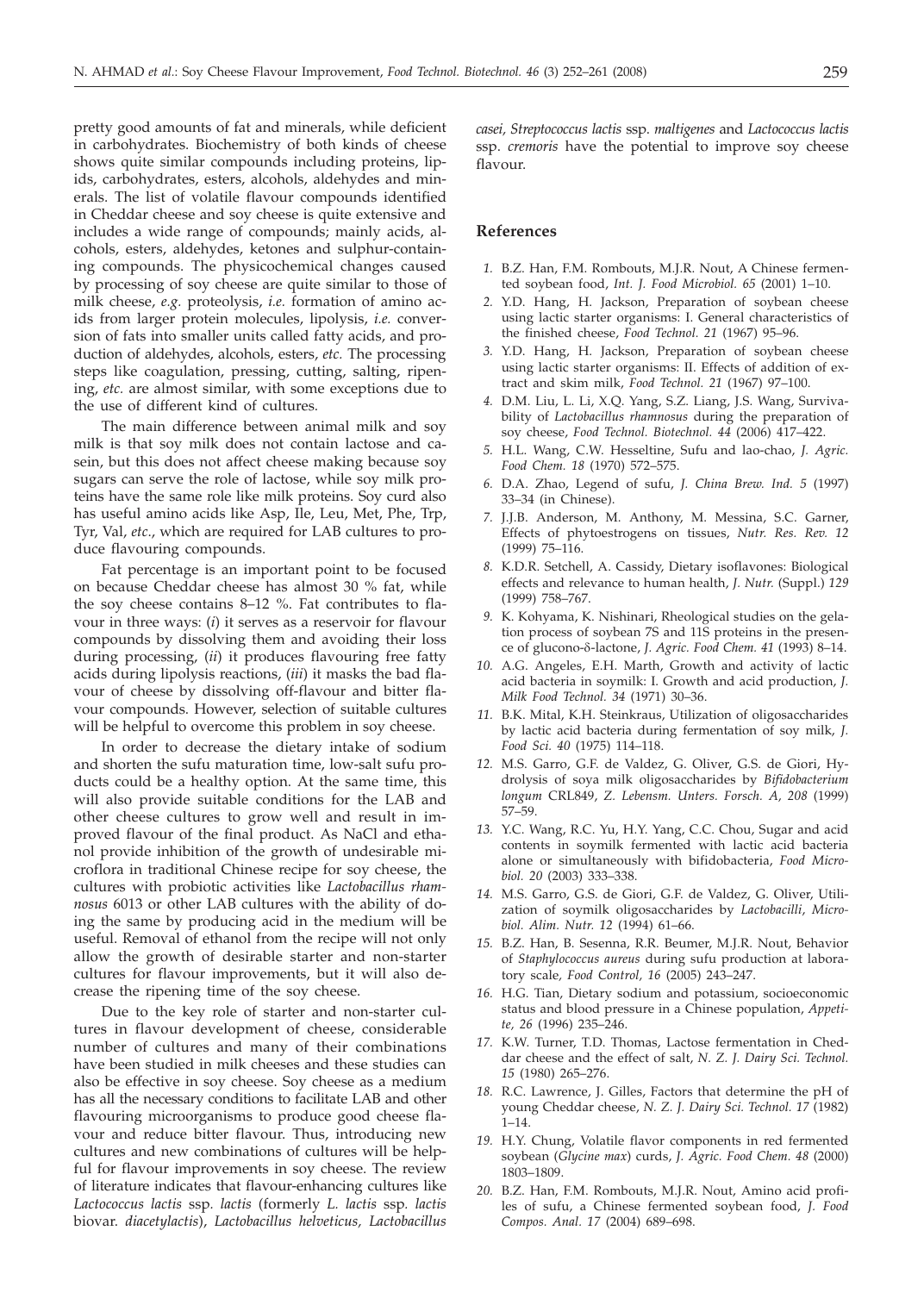- *21.* M. De Wit, G. Osthoff, B.C. Viljoen, A. Hugo, A comparative study of lipolysis and proteolysis in Cheddar cheese and yeast-inoculated Cheddar cheeses during ripening, *Enzyme Microb. Technol. 37* (2005) 606–616.
- *22.* S.U. Rehman, J.M. Banks, E.Y. Brechany, D.D. Muir, P.L.H. McSweeney, P.F. Fox, Influence of ripening temperature on the volatiles profile and flavour of Cheddar cheese made from raw or pasteurized milk, *Int. Dairy J. 10* (2000) 55–65.
- *23.* T.D. Thomas, G.C. Pritchard, Proteolytic enzymes of dairy starter cultures, *FEMS Microbiol. Rev. 46* (1987) 245–268.
- *24.* S. Visser, Proteolytic enzymes and their relation to cheese ripening and flavour: An overview, *J. Dairy. Sci. 76* (1993) 329–350.
- *25.* W.A. McGugan, D.B. Emmons, E.L. Armond, Influence of volatile and nonvolatile fractions on intensity of Cheddar cheese flavor, *J. Dairy Sci. 62* (1979) 398–403.
- *26.* J.W. Aston, I.J. Durward, J.R. Dulley, Proteolysis and flavor development in Cheddar cheese, *Aust. J. Dairy Technol. 38* (1983) 55–59.
- *27.* J.W. Aston, L.K. Creamer, Contribution of the components of the water-soluble fraction to the flavor of Cheddar cheese, *N. Z. J. Dairy Sci. Technol. 21* (1986) 229–248.
- *28.* A.J. Cliffe, J.D. Marks, F. Mulholland, Isolation and characterization of nonvolatile flavors from cheese: peptide profile of flavor fractions from Cheddar cheese, determined by reversed phase high-performance liquid chromatography, *Int. Dairy J. 3* (1993) 379–387.
- *29.* W.J.M. Engles, S. Visser, Isolation and comparative characterization of compounds that contribute to the flavour of different cheese types, *Neth. Milk Dairy J. 48* (1994) 127– 140.
- *30.* Y. Ardö, Flavour formation by amino acid catabolism, *Biotechnol. Adv. 24* (2006) 238–242.
- *31.* S. Gummalla, J.R. Broadbent, Tryptophan catabolism by *Lactobacillus casei* and *Lactobacillus helveticus* cheese flavor adjunct, *J. Dairy Sci. 82* (1999) 2070–2077.
- *32.* S. Gummalla, J.R. Broadbent, Tyrosine and phenylalanine catabolism by *Lactobacillus* cheese flavor adjuncts, *J. Dairy Sci. 84* (2001) 1011–1019.
- *33.* S. Gao, D.H. Oh, J.R. Broadbent, M.E. Johnson, B.C. Weimer, J.L. Steele, Aromatic amino acid catabolism by lactococci, *Lait, 77* (1997) 371–381.
- *34.* M.T. Yokoyama, J.R. Carlson, Production of skatole and *para*-cresol by a rumen *Lactobacillus* sp., *Appl. Environ. Microbiol. 41* (1989) 71–76.
- *35.* R.C. Lindsay, J.K. Rippe, Enzymic generation of methanethiol to assist in the flavour development of Cheddar cheese and other foods. In: *Biogeneration of Aromas*, *ACS Symposium Series No. 312*, T.H. Parliment, R. Croteau (Eds.), American Chemical Society, Washington D.C., USA (1986) pp. 286–308.
- *36.* G. Urbach, Contribution of lactic acid bacteria to flavour compound formation in dairy products, *Int. Dairy J. 5* (1995) 877–903.
- *37.* B. Weimer, K. Seefeldt, B. Dias, Sulfur metabolism in bacteria associated with cheese, *Antonie van Leeuwenhoek, 76* (1999) 247–261.
- *38.* C. Milo, G.A. Reineccius, Identification and quantification of potent odorants in regular-fat and low-fat mild Cheddar cheese, *J. Agric. Food Chem. 45* (1997) 3590–3594.
- *39.* D.J. Manning, J.C. Price, Cheddar cheese aroma The effect of selectively removing specific classes of compounds from cheese headspace, *J. Dairy Res. 44* (1977) 357–361.
- *40.* D.J. Manning, C. Moore, Headspace analysis of hard cheeses, *J. Dairy Res. 46* (1979) 539–545.
- *41.* J.C. Price, D.J. Manning, A new technique for the headspace analysis of hard cheese, *J. Dairy Res. 50* (1983) 381–385.
- *42.* A.C. Alting, W.J.M. Engels, S. van Schalkwijk, F.A. Exterkate, Purification and characterization of cystathionine  $\beta$ --lyase from *Lactococcus lactis* subsp*. cremoris* B78 and its possible role in flavor development in cheese, *Appl. Environ. Microbiol. 61* (1995) 4037–4042.
- *43.* P.G. Bruinenberg, G. de Roo, G.K. Limsowtin, Purification and characterization of cystathionine  $\gamma$ -lyase from *Lactococcus lactic* ssp. *cremoris* SK11: Possible role in flavor compound formation during cheese maturation, *Appl. Environ. Microbiol. 63* (1997) 561–566.
- *44.* M. Yvon, S. Thirouin, L. Rijnen, D. Fromentier, J.C. Gripon, An aminotransferase from *Lactococcus lactis* initiates conversion of amino acids to cheese flavour compounds, *Appl. Environ. Microbiol. 63* (1997) 414–419.
- *45.* S. Gao, J.L. Steele, Purification and characterization of oligomeric species of an aromatic amino acid aminotransferase from *Lactococcus lactis* subsp. *lactis* S3, *J. Food Biochem. 22* (1998) 197–211.
- *46.* M.G. Wilkinson, T.P. Guinee, D.M. O'Callaghan, P.F. Fox, Autolysis and proteolysis in different strains of starter bacteria during Cheddar cheese ripening, *J. Dairy Res. 61* (1994) 249–262.
- *47.* V.L. Crow, T. Coolbear, P.K. Gopal, F.G. Martley, L.L. McKay, H. Riepe, The role of autolysis of lactic acid bacteria in the ripening of cheese, *Int. Dairy J. 5* (1995) 855–875.
- *48.* L. Rijnen, S. Bonneau, M. Yvon, Genetic characterization of the major lactococcal aromatic aminotransferase and its involvement in conversion of amino acids to aroma compounds, *Appl. Environ. Microbiol. 65* (1999) 4873–4880.
- *49.* L. Rijnen, A. Delacroix-Buchet, D. Demaizières, J.L. Le Quéré, J.C. Gripon, M. Yvon, Inactivation of lactococcal aromatic aminotransferase prevents the formation of floral aroma compounds from aromatic amino acids in semi- -hard cheese, *Int. Dairy J. 9* (1999) 877–885.
- *50.* K.H. Ney: Recent Advances in Cheese Flavor Research. In: *The Quality of Foods and Beverages: Chemistry and Technology, Vol. 1*, G. Charalambous, G. Iglett (Eds.), Academic Press, New York, USA (1981) pp. 389–435.
- *51.* K.H. Ney, I.P.G. Wirotama, Investigation of aroma constituents of Fontina, an Italian cheese, *Fette, Seifen, Anstrichmittel, 80* (1978) 249–251.
- *52.* M. Yvon, S. Berthelot, J.C. Gripon, Adding a-ketoglutarate to semi-hard cheese curd highly enhances the conversion of amino acids to aroma compounds, *Int. Dairy J. 8* (1998) 889–898.
- *53.* H.C. Dunn, R.C. Lindsay, Evaluation of the role of microbial Strecker-derived aroma compounds in unclean-type flavours of Cheddar cheese, *J. Dairy. Sci. 68* (1985) 2859–2874.
- *54.* C.C. Chou, C.H. Hwan, Effect of ethanol on the hydrolysis of protein and lipid during the ageing of Chinese fermented soybean curd - Sufu, *J. Sci. Food Agric. 66* (1994) 393– 398.
- *55.* Y. Fuke, H. Matsuoka, Preparation of fermented soybean curd using stem bromelain, *J. Food Sci. 49* (1984) 312–313.
- *56.* Z.Y. Yang, L. Li, S.Z. Liang, X.Q. Yang, Debittering properties of microorganisms in a Chinese white sufu, *Journal of Shaanxi University of Science and Technology (Natural Science Edition), 24* (2006) 31–36.
- *57.* E. Renner: Nutritional Aspects of Cheese. In: *Cheese: Chemistry, Physics and Microbiology, Vol. 1*, P.F. Fox (Ed.), Chapman and Hall, London, UK (1993) pp. 557–579.
- *58.* D.B. Emmons, M. Kalab, E. Larmond, R.J. Lowrie, Milk gel structure. X. Texture and microstructure in Cheddar cheese made from whole milk and from homogenized low-fat milk, *J. Text. Stud. 11* (1980) 15–34.
- *59.* N.F. Olson, The impact of lactic acid bacteria on cheese flavor, *FEMS Microbiol. Lett. 87* (1990) 131-147.